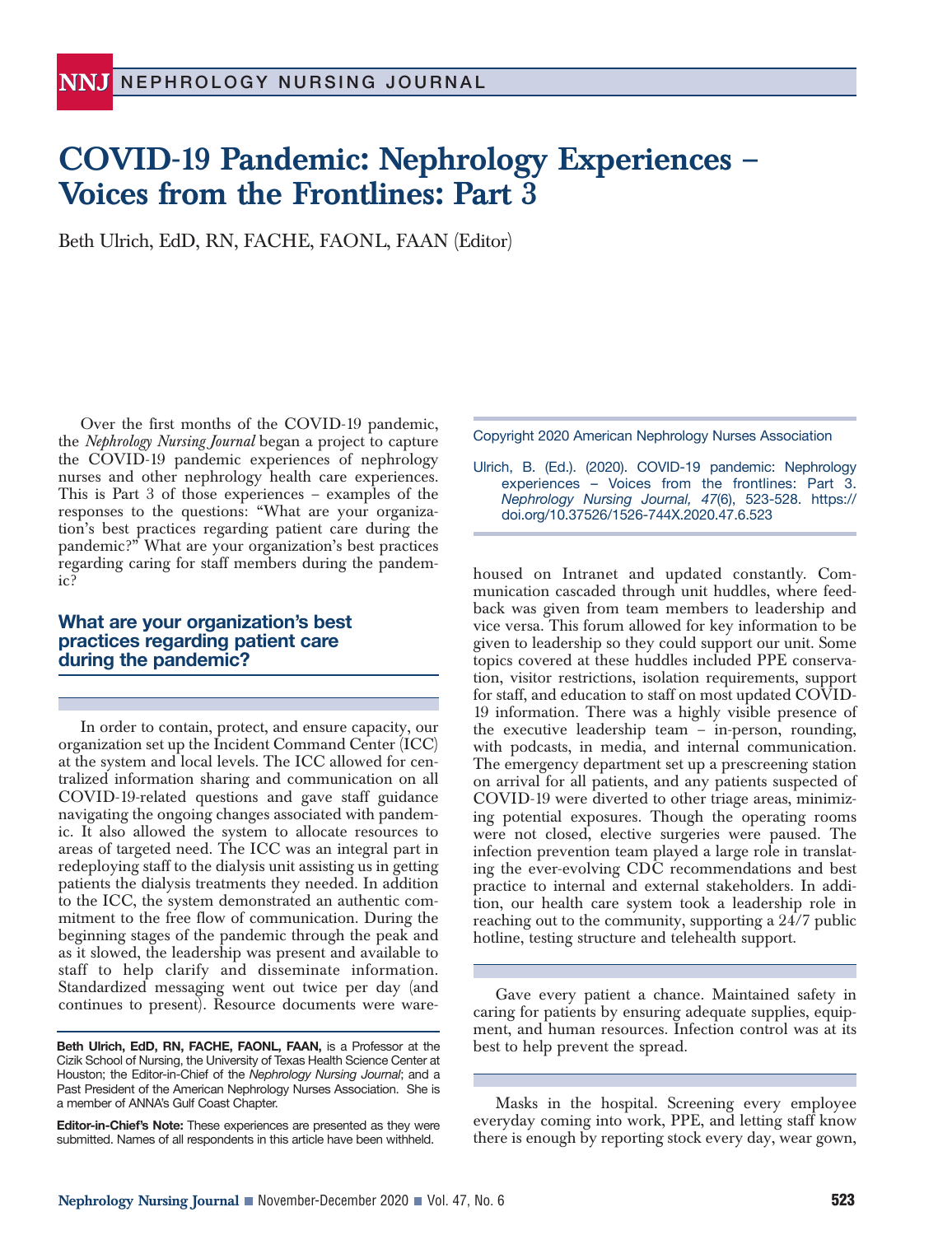N95 covered with surgical mask, TIDI shield, bouffon, gloves, and the training to go with the PPE on proper donning and doffing.

We were all fitted for N95 respirators, and our facility had enough available.

Utilizing specialists to provide patient-centric education virtually. Utilizing specialists to provide guidelines of care around COVID-19 and re-entry into the community for glomerular disease patients who are immunecompromised. Providing mental health and wellness education to patient and caregiver community during the COVID-19 pandemic.

COVID-19 infection guidelines are strictly implemented, COVID team, COVID wards created, RIST at all entrance of the hospital, distancing is strictly implemented, webinars, continuous education of staff, HCW online, RIST before going to work every day for nurses, non-punitive off duty for staff if they are not feeling well or if there's a family member who is sick, patient education and staff training.

TRIAGE = Identifying infected, PUIs, and clean patients timely and appropriately. Assigning them to units and beds that can best care for them. SUPPLIES = Providing adequate PPEs to all health care workers and keeping steady supply of equipment and workforce.  $EXPANDING BED CAPACITY = Converting under$ utilized units in the hospital to an intensive care or stepdown units and training procedural nurses with the acute nurses to work hand-in-hand.  $EDUCATION = Staff$ training and patient education of Infection Control Practices. Giving out masks to whoever enters the hospital. Purell stations at entrances and high-traffic areas in the hospital. PRESENCE of MEDICAL and NURS-ING staff at bedside at all times.



Working closely with our nephrologist, primary team, and organizational stakeholders in dealing with our daily census. Evaluating lab results on a daily basis to assess need for either HD or CRRT. Opening of dedicated COVID floors, staffing, PPE, infection control guidelines, and resources to ensure preparation for overflow.

We are part of a large health care system. The hospital and organization went to tremendous lengths to create appropriate patient rooms by converting some units to ICU/IMC beds to accommodate a surge. Departments such as the operating room that were stalled during this time cross trained and redeployed personnel to cover various areas. This included physicians, nurses, techs, etc. Surge staffing plans for all units were developed. A back up emergency department was set up for the surge so COVID patients and the general population could be separated, if need. The emergency department as well as several units in a critical care tower were created to be 100% negative pressure. Supply Chain worked tirelessly to assure an adequate supply of PPE and other supplies that were needed. Various types of masks, goggles, shields, some homemade and donated have shown up for associates. This included CVVH equipment/supplies, as well as hemodialysis supplies. CVVH solution is still is difficult to obtain, so pharmacy collaboration with Nephrology to identify other means of producing CVVH replacement fluid alternative and creating new order sets was done. The organization implemented a process to recycle and disinfect N95 masks, disposable stethoscopes, and thermometers. In the dialysis unit, equipment was dedicated for COVID+ use only and separated from the general equipment to prevent cross-contamination. The department was UV Light treated each night. Infection prevention practices that are standard in dialysis units were reinforced. All staff and patients wear masks. There were days that we had double our usual off unit/bedside volume to manage. Treatment times for COVID+ patients were lessened during the surge so all patients could be treated as needed. Now that testing is more fluid and available, certain patient populations are routinely tested as a precaution for admission and procedures. This includes patients with ESRD. This has allowed for a PUI patient to be identified sooner as to whether precautions are needed or if they can be removed. The area hospitals held a joint 2x/day COVID-19 meeting. Patients were transferred among facilities to decompress volume if needed and also to provide the appropriate level of care that a patient may have required. Local dialysis centers became clean or COVID+ units. Patients were reassigned as necessary despite national dialysis provider which involved case management to assisting in relocating those being discharged. The hospital was closed to general visitors, with limited exceptions being granted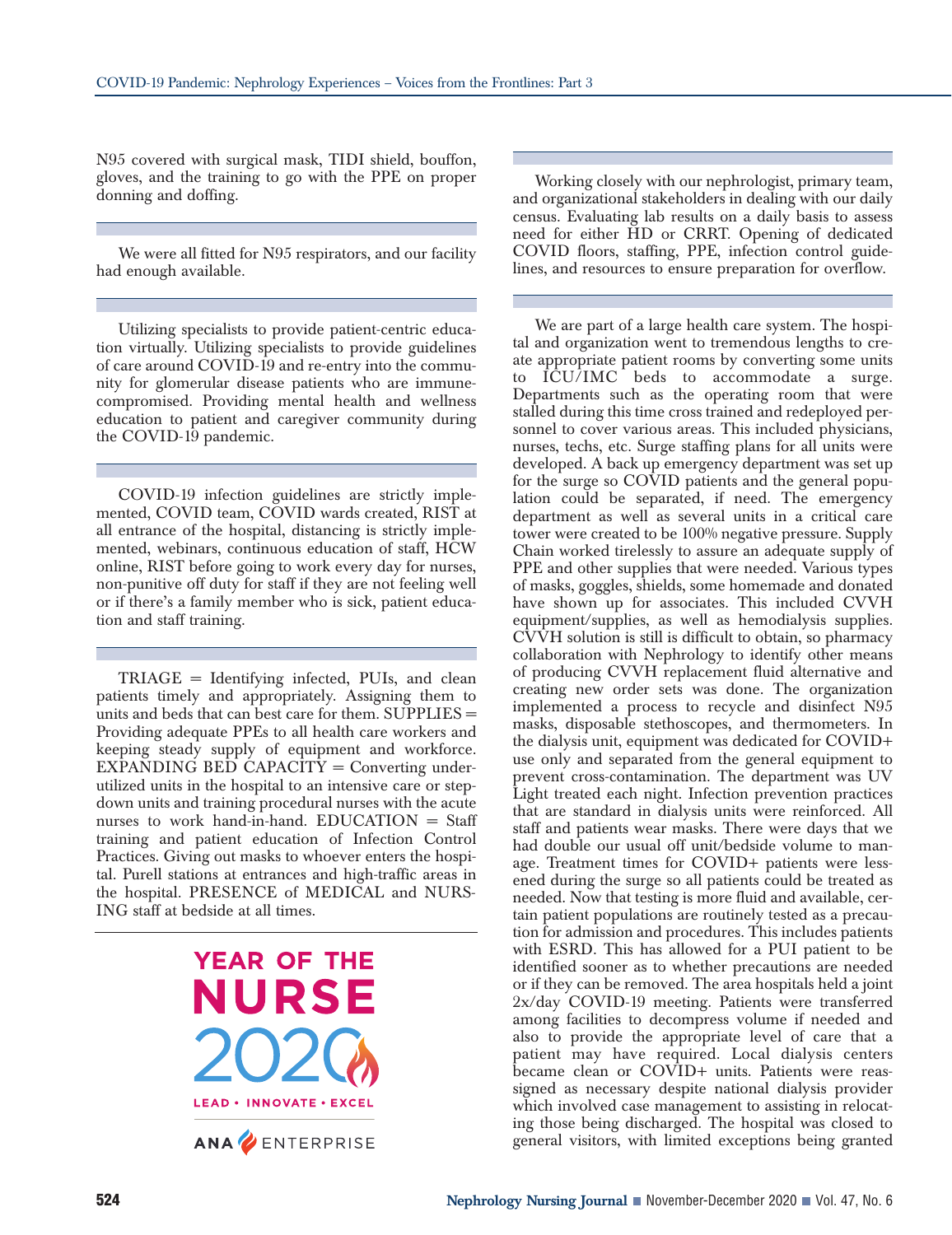with approval. Clinics implemented telemedicine, and in the hospital, electronic pad devices are being utilized for communication with patients and patients' families to limit exposure. Our hospital system has now established a convalescent plasma program, and several IRB studies have been developed to assist with the studying the disease, immunity, and treatments.

ICU managers support their nurses with iPads to take into the patient's room so they can Facetime with their family. They have also advocated for families of those non-COVID patients whose condition is digressing to try to let their significant other in to see them during those last hours. I've seen the charge nurses help out their nurses and to make sure they get their breaks.

They had a COVID response team that met 24/7. For the most part, they did good planning for PPE except inadequate surgical masks and N95. The hospital CEO is an ED doctor and worked in the ED during the surge. He also does a daily video to explain what is going on in the hospital. It is distributed via email at 5 pm every day. It was so helpful to our staff.

Education of staff on evidence regarding their PPE and duties to not compromise patient safety or discriminate based on diagnosis.

Patients who are able must wear masks when an RN enters room. Patients are not allowed in the inpatient HD unit unless they test negative for COVID. All COVID-positive patients are dialyzed in their rooms. Most are on vents.

Following all precautions completely. Supporting all employees/teammates.

Our best practices were dialyzing all COVID patients [at the] bedside. This may have increased our workload, but it allowed us to decrease contamination and adhere to infection control practices.

Patients are in the individual, negative pressure rooms, proper PPEs provided for staff for each room, a checker or spotter available to help coach for donning and doffing PPE, lend staff uniforms to wear while working, PPEs are stocked all the time, designated COVID floors for ICU and general care, no families or visitors allowed.

Anticoagulation for patients in cytokine storm on CRRT, otherwise they clot every 3 to 5 hours. We ordered the M150 filter to possibly implement intermittent CRRT; if we get too busy to manage all the patients, they may have to share machines and get more dialysis in shorter bursts rather than 24 hours a day.

The staff conduct initial screening and masking as soon as the patients enter the building. If symptomatic, they are kept away from other patients until we can send them to hospital. Staff members are also responsible for hourly disinfecting of frequently touched surfaces and door handles.

Screening patients by calling them the day before their dialysis to know if they have concerning symptoms before they arrive in dialysis. All patients are required to wear masks in the HD unit.

Care Conferencing – bringing the Team together decisions are made together. Video conferencing with the patient's family, visitor restriction.

We followed all CDC recommendations, making sure they wear mask, taking temperature. Try not to bring positive patients with negative. All positive patients kept second shift. All staff followed infection control practices policy. Using proper PPE while taking care of patients.

Maintaining PPE, encouraging staff to practice correct use, and having minimal staff and patients convert to positive status of the COVID 19 virus.

Prescreening patients for symptoms and not allowing visitors to decrease risk for exposure.

We started having patients wear masks walking into the unit and during treatment at all times. We also have a no visitor policy in place to protect the staff and patients.

Masks for all patients in dialysis. N95 for staff with suspected or documented COVID-19. Now have plexiglass partitions separating all patients.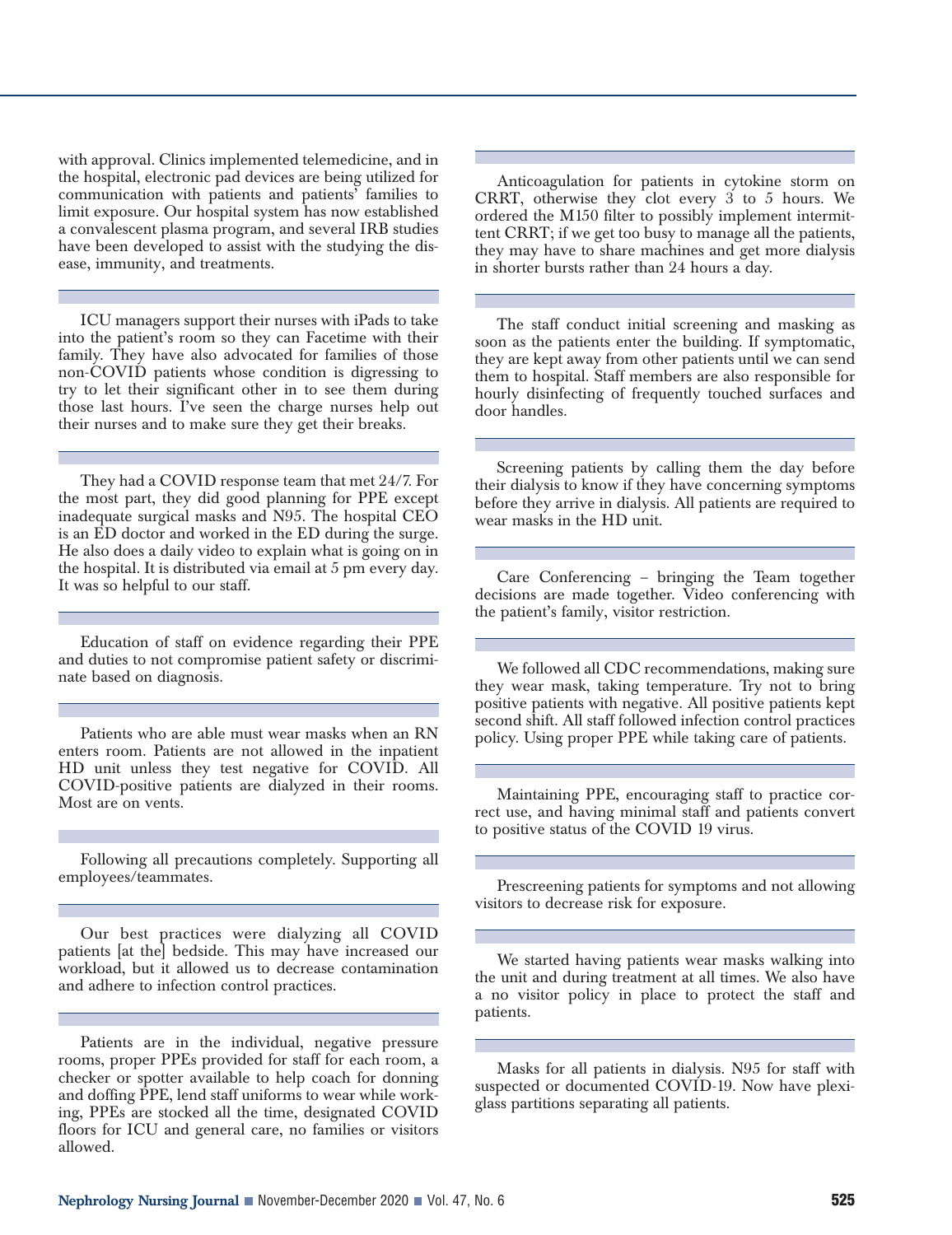We have good infection control. Our company started using masks and taking temps on everyone weeks before the rest of the public was doing it.

Cohorting of failed screened patients to droplet/contact precautions. Telephone screening for symptoms one day ahead of each dialysis treatment to enable planning for cohorted areas, swabbing, isolation, etc. Pre-printed orders for those who fail screen, then also are de-escalated from the isolation areas.

## **What are your organization's best practices regarding caring for staff members during the pandemic?**

The hospital developed a "Colleague Support Center" day one during the pandemic and promoted it daily with all COVID-19 updates. Colleague support included emotional, financial, housing, eldercare, and childcare supports. Examples of opportunities for help were repeatedly offered. Stories of community "hero gratitude" were featured. Gifts of employee meals and community donations were generously distributed to all units, all shifts. Special bulletin boards in the lobby featured expressions of support from our community. Special campus flyovers and visiting dignitaries provided recognition for our work. Daily media updates kept the community and health care workers appraised of changes. On the Intranet, educational podcasts on COVID-19 clinical issues were offered – with call-in questions and answers. Social Work, behavioral health counselors and chaplains were available to provide one on one support if needed. There was a multitude of resources offered for support for all colleagues. Most importantly, the expression "Colleagues" in this institution was genuine. We are fortunate to work in an organization that had a pre-pandemic commitment to employee wellness and communication.

Providing all our needs despite occasional supply shortages. Effective management of supply and demand either with staffing or equipment. Provided multiple incentives to staff across the board.

Lots of options! Mental health counseling available. Help with childcare. Expanded parking. Hotel accommodations for long shifts. Reallocation of staff to help busy areas. Skin care products to prevent skin problems with N95s. And a grant available for those struggling financially.

Staff symptom screening if taking care of COVID patients. Wellness emails every day. Occ health support.

Our organization immediately implemented employee health practices for employee screening and time off when ill.

Three times a week, we have virtual check-ins via Zoom. These check-ins are fun, last about 15 to 20 minutes, and the lead staff member has a fun question for everyone to answer. It is a great way to get to know each other better and deepen relationships virtually.

Being mindful of the added stress on staff during the pandemic. Offering counseling services, hazard pay, etc.

Staff who are exposed are quarantined in a designated hospital housing, provision of PPEs while at work, free hospitalization even to immediate member of the family, and continuously received their salaries even the staff are locked down in their countries.

Providing adequate and steady supply of PPEs to all health care workers. Providing everyday meals, housing, transportation, health care, and financial incentives during the pandemic. Having dialogues with the staff to voice out concerns and hear suggestions to improve patient care. Recognizing efforts with unit-to-unit rounds. Appreciating individual staff efforts with descaled awards and recognition. No group gatherings yet to maintain social distancing. Having a separate pay for COVID-19-related illness or when we fall ill during the pandemic. Lately, we have free Antibody and PCR testing for all staff.

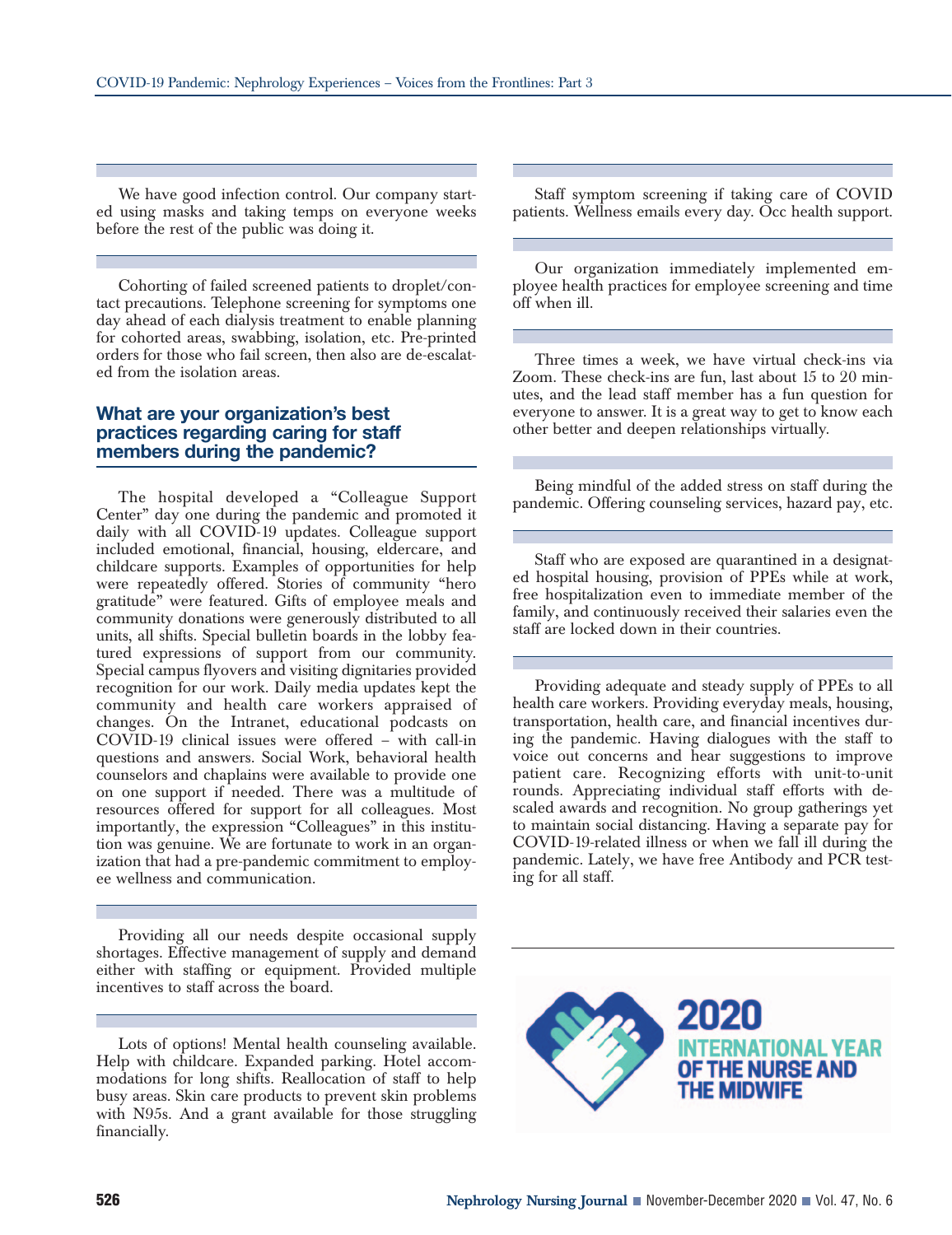Providing adequate PPE to staff, in-service, and spotters to support staff running COVID patients. Staff were provided in-house scrubs to wear when treating COVID patients. Minimal exposure by keeping HD treatments to 2 to 3 hours when appropriate. Hazard pay provided to staff. Daily update/communication/resources from organization on Intranet.

Associates were very scared in the beginning to be around these patients because of the lack of knowledge and media information being expressed. Our organization has always had tremendous support for the associates, but during this time, they as well as the community have gone above and beyond to support us. Over 25,000 meals from the community and local restaurants have been donated to the hospital. Local and major businesses have donated handmade masks, water bottles, spirit tshirts, grocery food items – just to name a few. Our employee assistance program, care for the caregiver response team, and psychiatry department have been available to staff. An associate emergency fund was set up for those with financial difficulties. Various webinars and informational resources job aids have been provided to staff. Early on, the census was down, staff were flexed to preserve financial resources but also to maintain their mental and physical health so they could handle the surge when it happened. Senior Leadership Daily updates, staff huddles, and rounding have been done. Transparency in information was a key element, especially in the beginning as information was constantly changing. Paid leave policies were relaxed to allow for advance leave if needed. Transportation and childcare options were provided, and flexibility with staff schedule was allowed as school closures created challenges for parents. Leadership was provided with more frequent support meetings via Webex to provide information and resource to share with the associates.

This is a tough one. As we all feel we have to push for what we need and there is a hostile relationship with them. It is hard to feel like there is a "best practice" at this point. For example, we found out the community was giving the hospital money to provide meals to the nurses. We saw nurses from the ICU posting pictures of the nice meals they were getting. We had not received any of them for the dialysis staff, and when discussing this with other floors, they too had not received them. Even though they had COVID patients on their floors, and we are in those COVID rooms for hours at a time. When we asked our team leader about it, she checked on it, and they had not even put us on the list of units rotated to get meals. The hospital was getting money for lots of meals but not providing them to all of the nurses caring for COVID patients. So where was the money going? We are told they made permanent routine face masks for us because they were not going to be ordering any more surgical masks for us. Yet on the hospital's website, they are requesting the community help by donating money for masks. Once again, where is that money going? It is hard not to feel like they are taking advantage of this situation with the nurses being the ones left out.

They sent out information on the availability of the Employee Assistance Program for counseling. The community did a better job of supporting staff than the hospital. There should have been formal debriefing for staff.

Education to negate social media and news sensationalism. Also, some compromises in PPE sparing and outside room monitoring.

We have warm units, COVID only. We wear N95 or CAPR when dealing with all COVID pts during HD. Full PPE. Neg pressure rooms when available. Double glove.

Our organization's best practices in caring for staff were making sure they had the proper PPE as well as multiple breaks, especially in between dialyzing patients. We made sure they had food and drinks. We also had social work available for anyone that needed emotional support.

Screening checks for all staff at the entrances and providing masks to wear all the time while at work, weekly updates on policies, changes, reports, news, etc., via virtual townhalls where staff can submit questions and be answered, daily emails, uniforms provided while working. Since we don't have many patients, we are allowed to go home early and get paid for our whole shift without using PTO.

We cut all COVID treatments to 3 hours and requested that doctors do not run patients everyday if possible; this helps us with exposure time and burnout. The also told us we are to always wear N95 even when they just have droplet precautions because we are in the room so long. I have felt supported by my company, but still find the lack of PPE training astonishing.